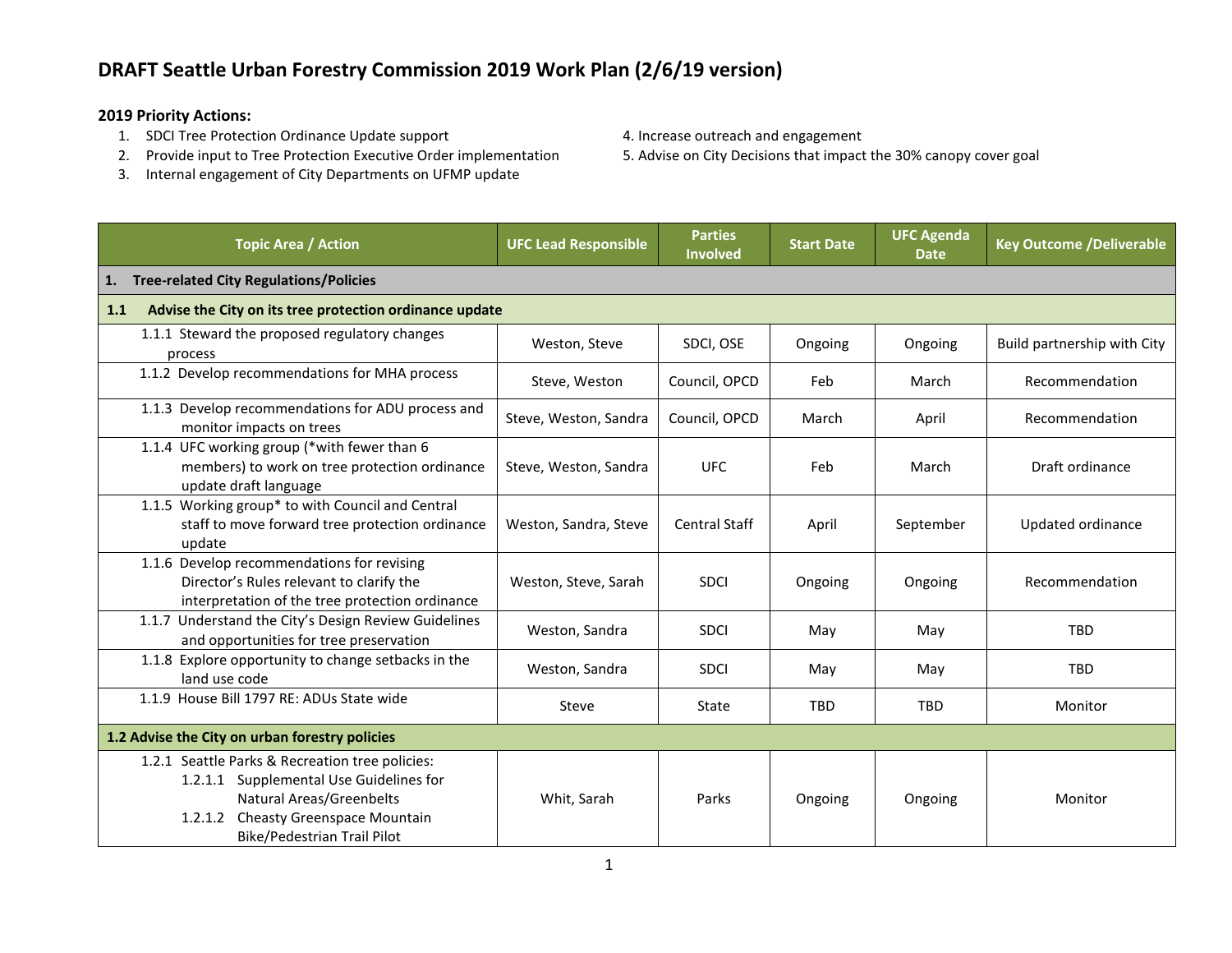| <b>Topic Area / Action</b>                                                                                                                                                     | <b>UFC Lead Responsible</b> | <b>Parties</b><br>Involved | <b>Start Date</b> | <b>UFC Agenda</b><br><b>Date</b> | <b>Key Outcome /Deliverable</b>    |  |
|--------------------------------------------------------------------------------------------------------------------------------------------------------------------------------|-----------------------------|----------------------------|-------------------|----------------------------------|------------------------------------|--|
| 1.2.1.3 Tree maintenance program<br>Viewpoints policy<br>1.2.1.4                                                                                                               |                             |                            |                   |                                  |                                    |  |
| 1.2.1.5 Colman Park follow-up                                                                                                                                                  |                             |                            |                   |                                  |                                    |  |
| 1.2.2 Explore opportunities for tree planting in<br>industrial areas: Port of Seattle, Freight Advisory<br>Board; SDOT                                                         | Whit, Craig                 | Port of Seattle            | <b>TBD</b>        | <b>TBD</b>                       | <b>Build Relationship</b>          |  |
| 1.2.3 Follow up on recommendation for increased<br>coordination between SDOT and SCL on tree<br>maintenance and pruning cycles.                                                | Whit,                       | UF IDT                     | Ongoing           | Ongoing                          | <b>TBD</b>                         |  |
| 1.2.4 Seattle tree list update (OPCD, SDCI, and SDOT)<br>including what not to plant (Holly, English ivy,<br>etc.)                                                             | Whit,                       | OPCD, SDCI,<br><b>SDOT</b> | <b>TBD</b>        | <b>TBD</b>                       | Recommendation                     |  |
| <b>Urban Forest Management Plan</b><br>2.                                                                                                                                      |                             |                            |                   |                                  |                                    |  |
| 2.1 Support UFMP update                                                                                                                                                        |                             |                            |                   |                                  |                                    |  |
| 2.1.1 Participate in strategic deliberations with Core<br>Team and provide input                                                                                               | Weston, Sandra              | Core Team                  | March             | <b>TBD</b>                       | Strategic session<br>participation |  |
| 2.1.2 Provide review and input                                                                                                                                                 | Weston, Sandra              | Core Team                  | <b>TBD</b>        | September                        | Letter of support                  |  |
| Outreach and Engagement<br>3.                                                                                                                                                  |                             |                            |                   |                                  |                                    |  |
| 3.1 City council and Mayor's Office interaction                                                                                                                                |                             |                            |                   |                                  |                                    |  |
| 3.1.1 Present 2018 Annual Report and 2019 Work<br>Plan to Council and the Mayor                                                                                                | Weston, Sandra,<br>PdB      | CC, OSE                    | Q1                | Q1                               | Presentation                       |  |
| 3.1.2 Hold in-person deliberative meetings with<br>Council and Mayor's Office and staff                                                                                        | Weston, Sandra              | CC, OSE                    | Ongoing           | Ongoing                          | <b>Build relationships</b>         |  |
| 3.2 Community Engagement/Education                                                                                                                                             |                             |                            |                   |                                  |                                    |  |
| 3.2.1 Develop info sheet to respond to community<br>inquiries/communications                                                                                                   | Whit, Bonnie                | UFC/Community              | Q1                | March                            | One-pager                          |  |
| 3.2.2 Intentionally expand the diversity of voices the<br>UFC engages with. Expressly seek out<br>underrepresented communities that have not<br>been historically at the table | Whit                        | UFC/Community              | Q <sub>2</sub>    | Q <sub>2</sub>                   | <b>TBD</b>                         |  |
| 3.2.3 Support City Departments on creating a list of<br>what not to plant                                                                                                      | Weston, All                 | Core Team                  | <b>TBD</b>        | <b>TBD</b>                       | <b>TBD</b>                         |  |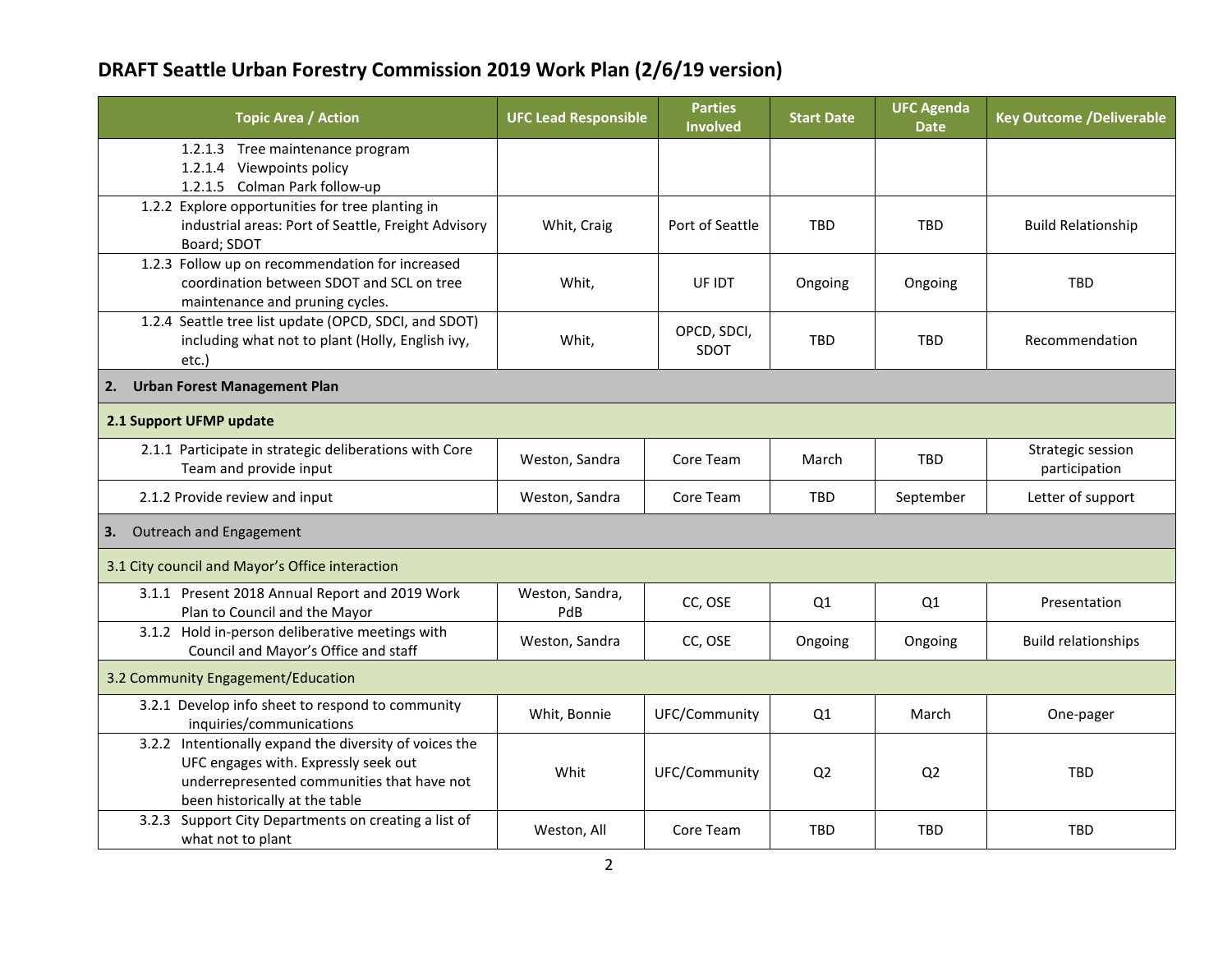| <b>Topic Area / Action</b>                                                                                                                                                                               | <b>UFC Lead Responsible</b> | <b>Parties</b><br><b>Involved</b> | <b>Start Date</b> | <b>UFC Agenda</b><br><b>Date</b> | <b>Key Outcome /Deliverable</b>   |  |  |
|----------------------------------------------------------------------------------------------------------------------------------------------------------------------------------------------------------|-----------------------------|-----------------------------------|-------------------|----------------------------------|-----------------------------------|--|--|
| 3.2.4 Meet with community groups to engage in<br>dialogue about the importance of trees, the UFC<br>role, and community interests/priorities<br>3.2.4.1 Key Arena redevelopment<br>3.2.4.2 Cheasty pilot | Weston                      | <b>TBD</b>                        | <b>TBD</b>        | <b>TBD</b>                       | <b>TBD</b>                        |  |  |
| 3.2.5 Plan urban forestry outreach and engagement<br>and attend events such as Arbor Day, Green<br>Seattle Day, and Trees for Seattle events                                                             | PdB                         | UF IDT                            | Ongoing           | Ongoing                          | Participation                     |  |  |
| 3.3 Internal Engagement                                                                                                                                                                                  |                             |                                   |                   |                                  |                                   |  |  |
| Develop annual calendar to invite City<br>3.3.1<br>Departments to brief the UFC                                                                                                                          | Weston, All                 | UF IDT                            | January           | Ongoing                          | Discussion                        |  |  |
| 3.3.2<br>Introduce the UFC at commission meetings<br>(Planning, Pedestrian, Bike, Parks, MPD<br>Oversight Committee); Neighborhood Council<br>meetings; and public meetings                              | Weston, All                 | <b>OSE</b>                        | Ongoing           | Ongoing                          | UFC promotion and<br>coordination |  |  |
| Align UF IDT and UFC's work plan<br>3.3.3<br>3.3.3.1 Hold annual joint UFC/IDT meeting                                                                                                                   | Weston, Andrew              | <b>OSE</b>                        | Ongoing           | Ongoing                          | Coordination                      |  |  |
| 3.4 Engagement with Community Organizations and Urban Forestry Partners                                                                                                                                  |                             |                                   |                   |                                  |                                   |  |  |
| 3.4.1. Seattle School District. Explore ways to view<br>trees as learning opportunity (vs. liability)                                                                                                    | Weston.<br>Andrew           | SSD, DON, OSE,<br>Assoc's         | <b>TBD</b>        | <b>TBD</b>                       | <b>Build Relationship</b>         |  |  |
| Washington State Urban and Community<br>3.4.2<br><b>Forestry Commission</b>                                                                                                                              | <b>TBD</b>                  | <b>TBD</b>                        | <b>TBD</b>        | <b>TBD</b>                       | <b>Build Relationship</b>         |  |  |
| UW and community colleges with horticulture<br>3.4.3<br>programs and landscape architecture.                                                                                                             | <b>TBD</b>                  | TBD                               | <b>TBD</b>        | <b>TBD</b>                       | <b>Build Relationship</b>         |  |  |
| WA State Department of Transportation<br>3.4.4                                                                                                                                                           | Craig                       | SDOT, Parks                       | <b>TBD</b>        | <b>TBD</b>                       | <b>Build Relationship</b>         |  |  |
| <b>Tilth Alliance</b><br>3.4.5                                                                                                                                                                           | Weston                      | <b>TBD</b>                        | <b>TBD</b>        | <b>TBD</b>                       | <b>Build Relationship</b>         |  |  |
| 3.4.6<br>Seattle Green Ways                                                                                                                                                                              | PdB                         | SDOT                              | TBD               | <b>TBD</b>                       | <b>Build Relationship</b>         |  |  |
| <b>Native Plant Society</b><br>3.4.7                                                                                                                                                                     | Sandra                      | <b>OSE</b>                        | Ongoing           | Ongoing                          | Ongoing support                   |  |  |
| 3.5 Race and Social Justice Initiative                                                                                                                                                                   |                             |                                   |                   |                                  |                                   |  |  |
| 3.5.1<br>Continue exploring ways to incorporate RSJI<br>principles into UFC work                                                                                                                         | Whit?                       | <b>OSE</b>                        | January           | Ongoing                          | Outreach                          |  |  |